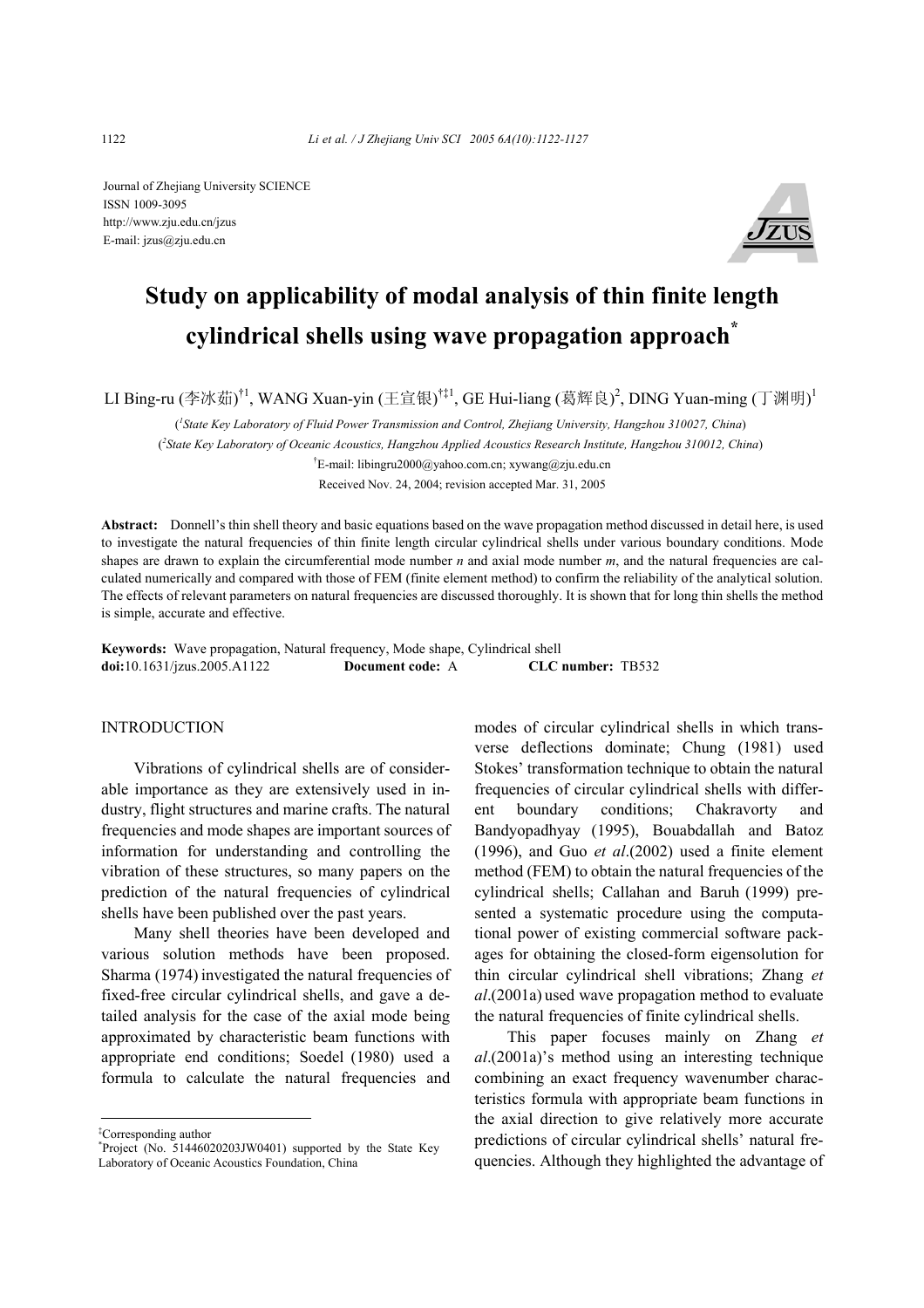the method, its applicability is still to be explored. In this paper, the effects of relevant parameters on natural frequencies are thoroughly discussed. It is shown that for the long-thin finite cylindrical shells the method is more simple and effective than other methods.

# THEORETICAL ANALYSIS

#### **Equation of cylindrical shells motion**

The shell under consideration is shown in Fig.1.



**Fig.1 A circular cylindrical shell with relevant parameters**

For this analysis we will use the equations of motion derived by Junger and Feit (1986). The equations of motion for cylindrical shells can be written as:

$$
\frac{\partial^2 u}{\partial z^2} + \frac{1 - \mu}{2a^2} \frac{\partial^2 u}{\partial \phi^2} + \frac{1 + \mu}{2a} \frac{\partial^2 v}{\partial z \partial \phi} + \frac{\mu}{a} \frac{\partial w}{\partial z}
$$
\n
$$
= \frac{1 - \mu^2}{E} \rho \frac{\partial^2 u}{\partial t^2}
$$
\n
$$
\frac{1 + \mu}{2a} \frac{\partial^2 u}{\partial z \partial \phi} + \frac{1 - \mu}{2} \frac{\partial^2 v}{\partial z^2} + \frac{1}{a^2} \frac{\partial^2 v}{\partial \phi^2} + \frac{1}{a^2} \frac{\partial w}{\partial \phi}
$$
\n
$$
= \frac{1 - \mu^2}{E} \rho \frac{\partial^2 v}{\partial t^2}
$$
\n
$$
\frac{\mu}{a} \frac{\partial u}{\partial z} + \frac{1}{a^2} \frac{\partial v}{\partial \phi} + \frac{w}{a^2} + \beta^2 \left( a^2 \frac{\partial^4 w}{\partial z^4} + 2 \frac{\partial^4 w}{\partial z^2 \partial \phi^2} + \frac{1}{a^2} \frac{\partial^4 w}{\partial \phi^4} \right)
$$
\n
$$
= -\frac{1 - \mu^2}{E} \rho \frac{\partial^2 w}{\partial t^2}
$$
\n(1)

where  $\beta^2 = h^2/(12a^2)$ ; *a* is the radius of the cylinder; *ρ* is the density of the material; *h* is the thickness of the shells;  $E$  is Young's modulus; and  $\mu$  is Poisson's ratio. The vibration displacements in the three directions (*r*, *θ*, *z*) are not independent of each other.

## **Applied wave propagation approach in cylindrical shells**

In the wave propagation approach, the solution of Eq.(1) can be expressed in the form of traveling wave form as:

$$
u = U_m \cos[n(\phi - \alpha)]e^{j(\omega t - k_z z)}
$$
  
\n
$$
v = V_m \sin[n(\phi - \alpha)]e^{j(\omega t - k_z z)}
$$
  
\n
$$
w = W_m \cos[n(\phi - \alpha)]e^{j(\omega t - k_z z)}
$$
\n(2)

where  $u$ ,  $v$  and  $w$  are the displacement components in the axial, tangential and radial directions, respectively; the coefficients  $U_m$ ,  $V_m$  and  $W_m$  in the equations are the displacement amplitudes;  $\alpha$  is an arbitrary angle, to account for the fact that there is no preferential direction of the mode shape in the circumferential direction; *n* is circumferential mode parameter (where  $2n$ =the number of cross points in the radial displacement shape); *m* is axial mode parameter (where *m*=the number of cross points in the radial displacement shape along any axial generatrix); the meanings of *m* and *n* are illustrated in Fig.2; *ω* is the angular natural frequency for  $(m, n)$  vibration mode;  $k_z$  is the wavenumber in the axial direction.

For infinite length cylindrical shells, all the vibration displacements are symmetric about  $\phi$ , so the wavenumber in the circumferential direction can be written as:

$$
k_{\phi} = n/a, n \in N
$$

Substituting Eq.(2) into Eq.(1) yields:

$$
\begin{bmatrix} L_{11} & L_{12} & L_{13} \\ L_{21} & L_{22} & L_{23} \\ L_{31} & L_{32} & L_{33} \end{bmatrix} \begin{bmatrix} U_m \\ V_m \\ W_m \end{bmatrix} = \begin{Bmatrix} 0 \\ 0 \\ 0 \end{Bmatrix}
$$
 (3)

The items of this matrix can be expressed as:

$$
L_{11} = K\left(k_z^2 + \frac{1-\mu}{2}k_\phi^2\right) - \rho h \omega^2,
$$
  
\n
$$
L_{12} = L_{21} = \frac{K(1+\mu)}{2}k_z k_\phi, \quad L_{13} = L_{31} = \frac{K\mu}{a}k_z,
$$
  
\n
$$
L_{22} = K\left(\frac{1-\mu}{2}k_z^2 + k_\phi^2\right) - \rho h \omega^2,
$$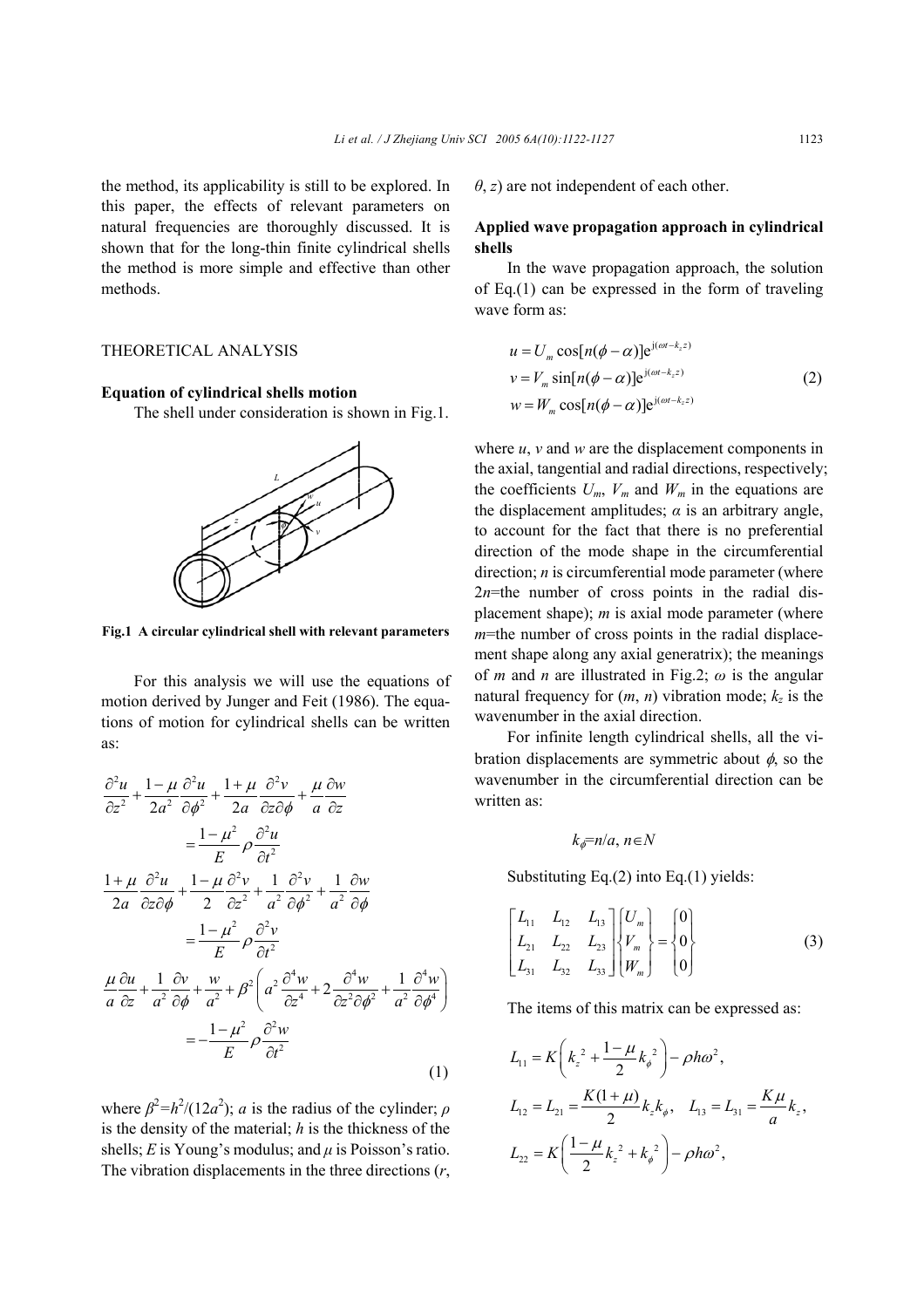

**Fig.2 Illustration of parameter** *n* **and** *m* (a) Circumferential nodal pattern; (b) Axial nodal pattern

$$
L_{23} = L_{32} = \frac{K}{a}k_{\phi}, \qquad L_{33} = Dk^4 + \frac{K}{a^2} - \rho h \omega^2.
$$
  
where  $k = \sqrt{k_z^2 + k_{\phi}^2}$ ,  $K = \frac{Eh}{1 - \mu^2}$ ,  $D = \frac{Eh^3}{12(1 - \mu^2)}$ .

To obtain the non-trivial solution of Eq.(3), the determinant of the characteristic matrix in Eq.(3) must be zero:

$$
\begin{vmatrix} L_{11} & L_{12} & L_{13} \\ L_{21} & L_{22} & L_{23} \\ L_{31} & L_{32} & L_{33} \end{vmatrix} = 0
$$
 (4)

Expanding Eq.(4) yields the following polynomial for the natural frequencies:

$$
\omega^6 + a_1 \omega^4 + a_2 \omega^2 + a_3 = 0 \tag{5}
$$

where

$$
a_1 = -\frac{1}{\rho h} [c_1 + c_2 + c_3],
$$
  
\n
$$
a_2 = \frac{1}{(\rho h)^2} \begin{bmatrix} c_1 c_3 + c_2 c_3 + c_1 c_2 \\ -L_{12}^2 - L_{23}^2 - L_{13}^2 \end{bmatrix},
$$
  
\n
$$
a_3 = \frac{1}{(\rho h)^3} \begin{bmatrix} c_1 L_{23}^2 + c_2 L_{13}^2 + c_3 L_{12}^2 \\ -c_1 c_2 c_3 - 2L_{12} L_{13} L_{23} \end{bmatrix},
$$
  
\n
$$
c_1 = L_{11} + \rho h \omega^2, \ c_2 = L_{22} + \rho h \omega^2, \ c_3 = L_{33} + \rho h \omega^2.
$$

In this paper, the software ANSYS was used to perform the finite element analysis.

Fig.2 and Fig.3 were calculated by ANSYS. Fig.2 presents circumferential nodal pattern and axial nodal pattern respectively. The results can be used to explain the parameter *n* and parameter *m*. Fig.3 shows some typical combined mode shapes.



**Fig.3 Some typical combined mode shapes**  (a) *n=*1, *m=*1; (b) *n=*0, *m=*2; (c) *n=*1, *m=*2; (d) *n=*3, *m=*1

From the figures, the typical modes can be described as follows:

When  $n=0$ , the circumferential nodal pattern is a circle, indicating that this mode is an extensional mode referred to as breathing type mode.

The mode is a pure radial mode when *m*=0. Here,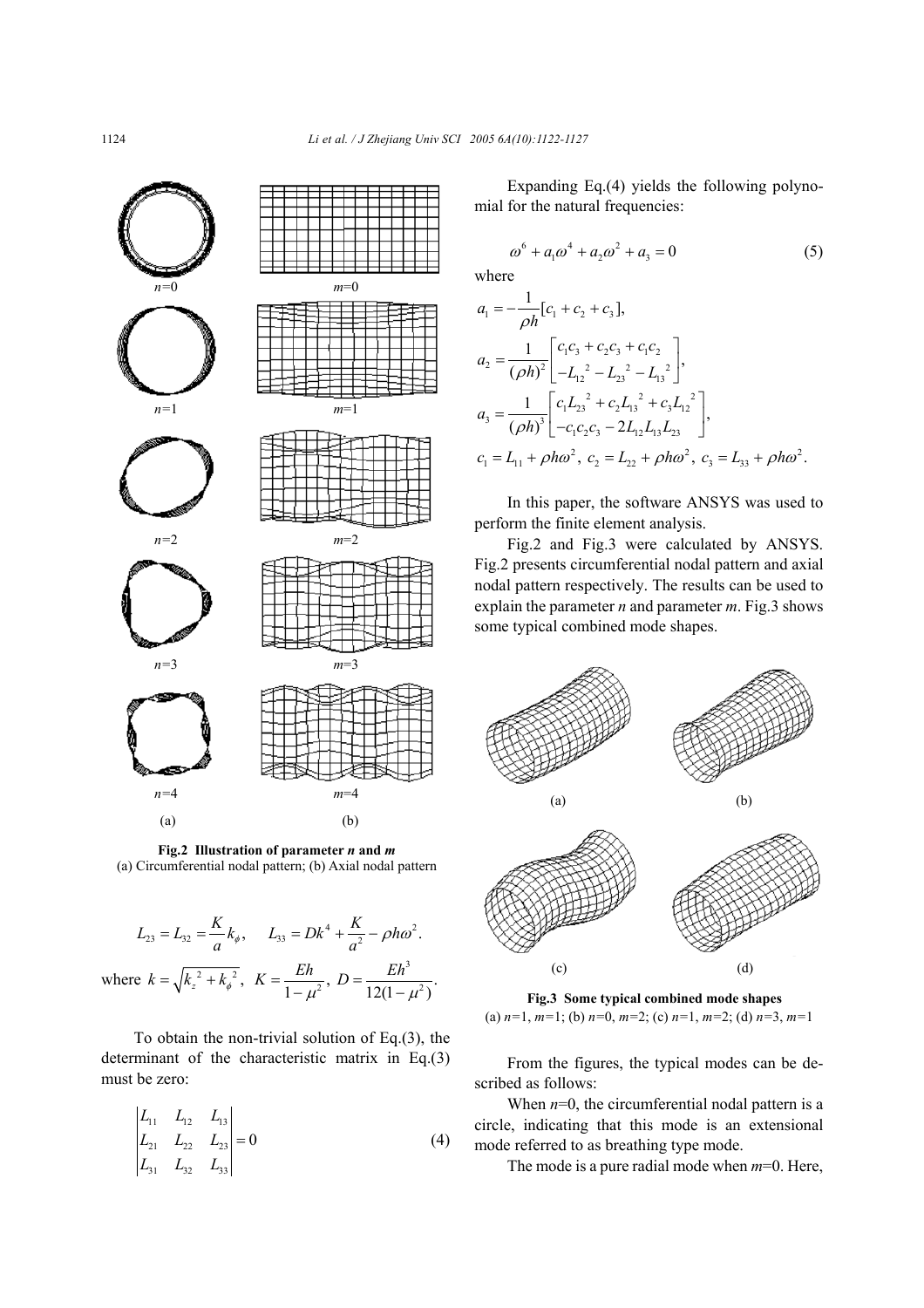the cylinder retains a constant cross-sectional shape along its length.

When *m*, *n* are both equal to one, the mode is a circumferential mode. When  $n=1$  and  $m\neq 1$ , the mode is an axial bending mode and the mode is radial motion with shearing mode when  $m=1$  and  $n\neq 1$ .

## **Beam functions**

In this paper, the wave propagation method was used in conjunction with beam functions. The natural frequencies of finite length cylindrical shell with different boundary conditions can be obtained.

Zhang *et al*.(2001b)'s wavenumbers for different boundary conditions of beams are listed in Table 1. Substitution of beam functions into motion Eq.(5), yields different approximate mode shapes and natural frequencies.

**Table 1 Wavenumbers for different boundary conditions** 

| Boundary conditions               | Wave numbers       |
|-----------------------------------|--------------------|
| Clamped-free                      | $kL = (2m-1)\pi/2$ |
| Free-simply supported             | $kL = (4m+1)\pi/4$ |
| Simply supported-simply supported | $kI = m\pi$        |
| Clamped-simply supported          | $kL = (4m+1)\pi/4$ |
| Clamped-clamped                   | $kL = (2m+1)\pi/2$ |
| Sliding-simply supported          | $kL = (2m-1)\pi/2$ |
| Free-free                         | $kL = (2m+1)\pi/2$ |

#### RESULTS AND DISCUSSION

To check the validity of the present analysis, the results were compared with those calculated by FEA.

The non-dimensional frequency parameter *Ω* was used to make the conclusions more widely applicable. Here define *Ω*=*ω*/*ωr*, where

$$
\omega_r = \frac{1}{a} \sqrt{\frac{E}{\rho(1 - \mu^2)}}.
$$

# **Relationship between the natural frequencies and the circumferential mode number** *n* **with different radius-thickness ratio** *a***/***h*

In the computation of Fig.4, the material used is aluminum with mass density  $\rho$  of 2700 kg/m<sup>3</sup>, the Poisson ratio  $\mu$  is equal to 0.33, and Young's modulus  $E=7.1\times10^{10}$  N/m<sup>3</sup>. The boundary condition considered is clamped-clamped.

Fig.4 shows non-dimensional frequency parame-



**Fig.4 Variation of the non-dimensional frequencies with the parameter** *n* **for different parameter** *m* (a) *a*/*h*=10; (b) *a*/*h*=20; (c) *a*/*h*=25; (d) *a*/*h*=30

ter *Ω* versus circumferential wave number *n* with different radius-thickness ratio *a/h*. The solid curves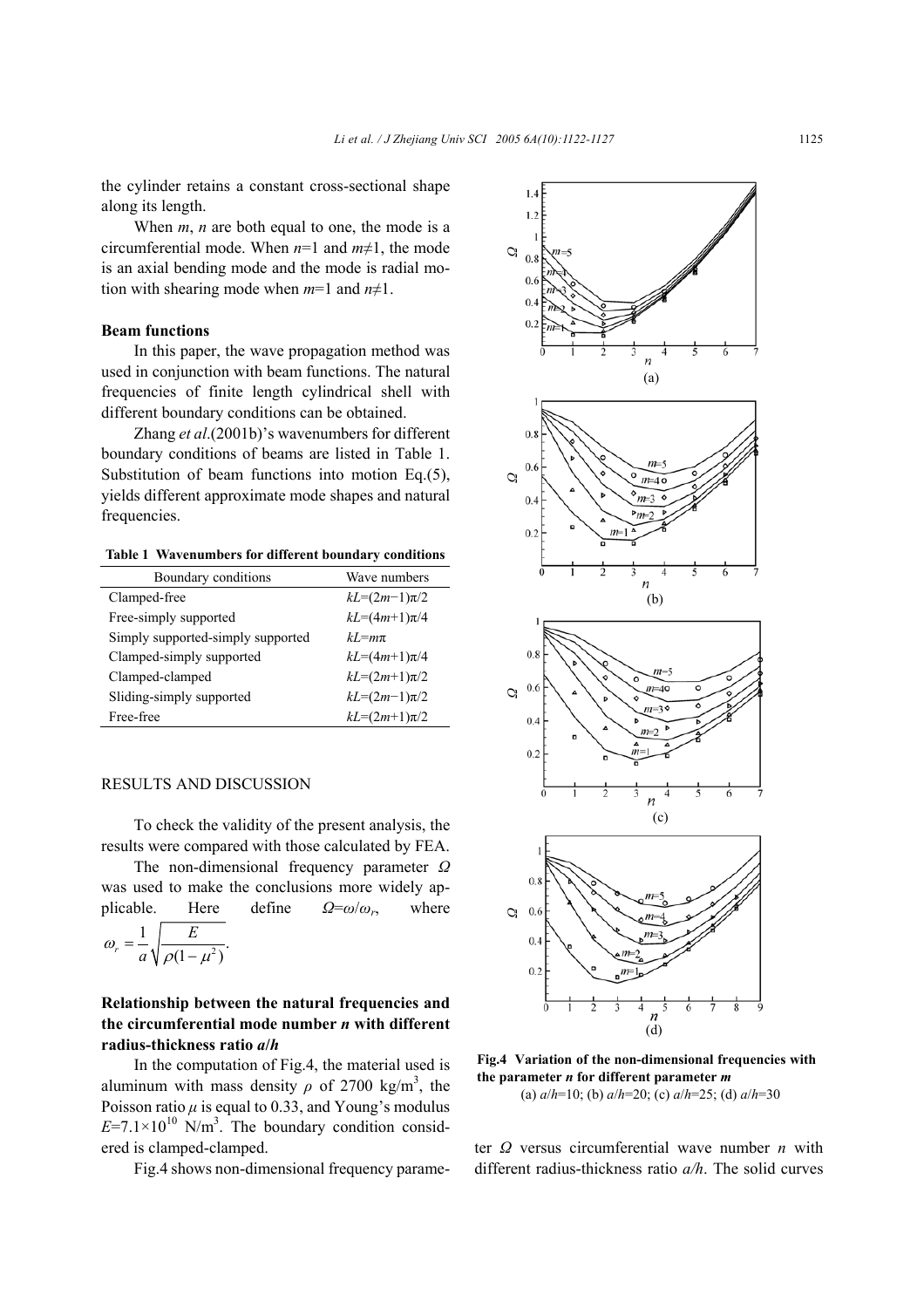correspond to the results obtained by using the present method and curves marked "∆", "□" and "○" correspond to those from FEM.

These shells all have the same thickness *h*=0.01 and the same length *L*=1.

From these plots, the following observations can be made:

1. We can find that, for the same thickness *h*, the smaller the shell radius-to-thickness ratio *a*/*h* is, the larger is the difference between the results from FEM and those from the present method. Figs.4a, 4b and 4c show the results from FEM are lower than those from the present method. This can be attributed to the fact that the effects of shear deflection and rotary inertia of the shell (which would reduce the natural frequencies) should not be neglected for small *a*/*h* (Soedel, 1982). As the above effects are not taken into account by Eq.(5), it may be expected that Eq.(5) can be applied to thin finite cylindrical shells.

2. The relative error decreases with decreasing axial mode number *m*. It means that the results are more exact when the shells are longer. This indicates that, for the long-thin shell, the effect of the boundary conditions are small, the wave propagation in the cylindrical shell trends to the form of an approaching wave.

3. When the ratio *a*/*h*=30, the results from the method are more accurate than the results when ratio *a*/*h*<30. And we also can find that higher order modes led to more accurate results. All these phenomena indicate that although the coupling of the vibration between the axial and circumferential direction was neglected in this method, the effects of such coupling were less important for long-thin shells and higher order modes.

4. The lowest frequency does not occur at the lowest values of *n*, and for different values of *m*, the lowest frequency occurs at different mode. For example, at *a*/*h*=30 and *m*=1, the lowest frequency occurs at the mode when  $n=3$ , this phenomenon can be explained by considering the strain energy of the middle surface under both bending and stretching (Kraus, 1967).

5. For the larger circumferential mode number *n*, the curves change dramatically, in other words, the natural frequency is sensitive to the geometric sizes when the ratio *a*/*h* is small. It indicates that the method is more effective for thin cylindrical shells.

From this section, we know that the present method can be used to evaluate the natural frequencies of thin cylindrical shells.

# **Relationship between the natural frequencies and the axial mode number** *m* **with different length-thickness ratio** *L***/***a*

The results are plotted in Fig.5 to study the effect of the axial length on the modes of the radius.



**Fig.5 Variation of the non-dimensional frequencies with the parameter** *m* **for different length-thickness ratio** *L***/***a*  while  $n=2$ 

It was found that, when *L*/*a* becomes larger, the natural frequencies of shells become smaller for the same *m*, because larger *L*/*a* ratio leads to smaller shell rigidity. The curves' variations level off with increasing *L*/*a* ratio, that is to say, the natural frequency is more sensitive to the geometric sizes when the cylindrical shell is short. It indicates that the method is more effective for long cylindrical shells.

## **CONCLUSION**

Donnell's shell theory and wave propagation method were applied to analyze the free vibration characteristics of long-thin finite circle cylindrical shells. The curves of the relation between the parameter *n* and the shell radius-to-thickness ratio *a*/*h*, as well as between the parameter *m* and the shell length-to-radius ratio *L*/*a* are numerically presented and some important conclusions can be obtained from them.

The results from the present paper compared with the solutions obtained from FEM showed that